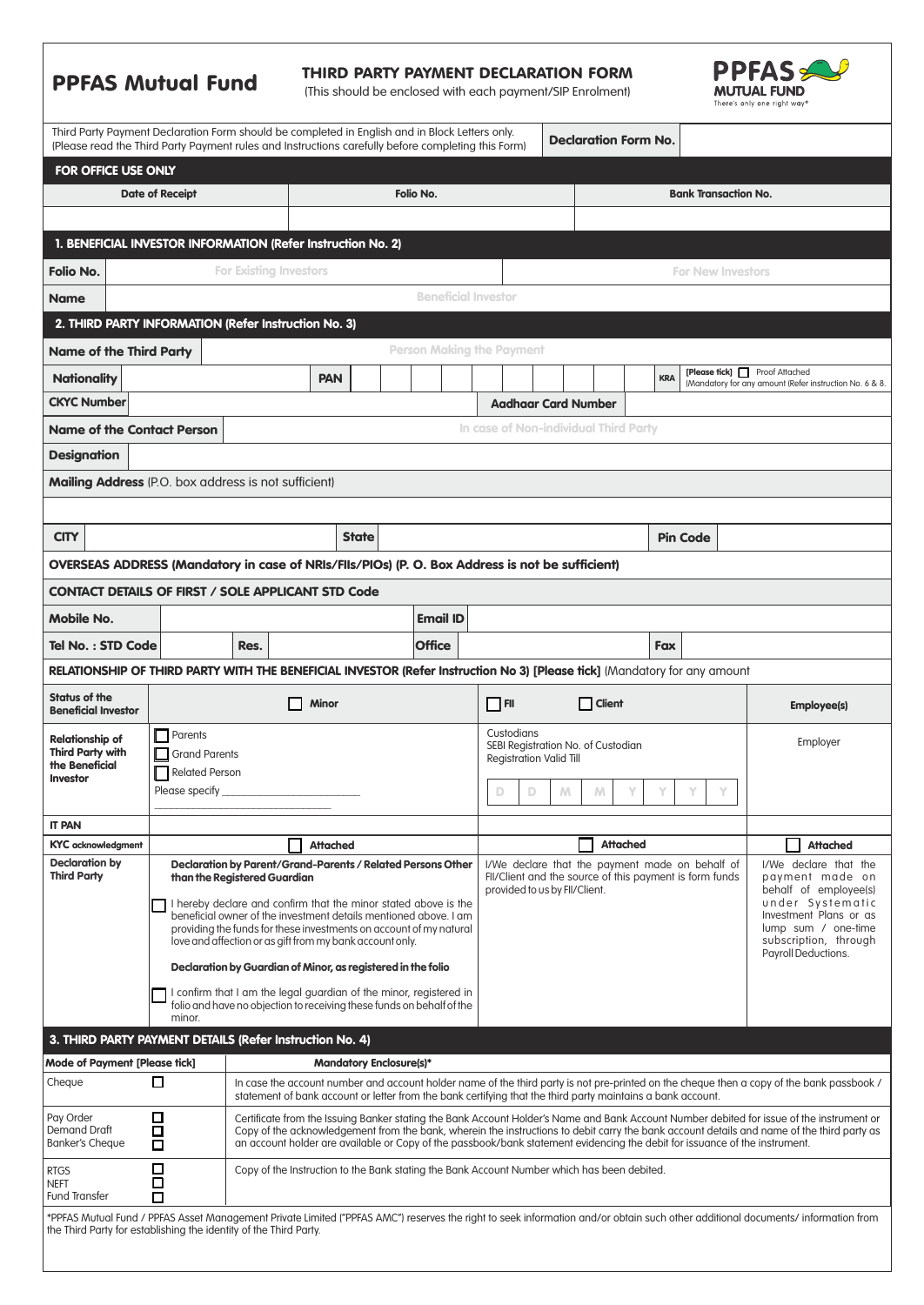| Amount (in figures)*                                                                                                                                                                                                                                                                                                                                                                                                                                                                                                                                                                                                                                                                                                                                                                                                                                                                                                                                                                                                                                                                                                                                                                                                                                                                                                                                                                                                                                                                                                                                                                                                    |                                                                                                                                                                                                                                                                                                                                                                                                                                         |  |  |  |  |  |  |
|-------------------------------------------------------------------------------------------------------------------------------------------------------------------------------------------------------------------------------------------------------------------------------------------------------------------------------------------------------------------------------------------------------------------------------------------------------------------------------------------------------------------------------------------------------------------------------------------------------------------------------------------------------------------------------------------------------------------------------------------------------------------------------------------------------------------------------------------------------------------------------------------------------------------------------------------------------------------------------------------------------------------------------------------------------------------------------------------------------------------------------------------------------------------------------------------------------------------------------------------------------------------------------------------------------------------------------------------------------------------------------------------------------------------------------------------------------------------------------------------------------------------------------------------------------------------------------------------------------------------------|-----------------------------------------------------------------------------------------------------------------------------------------------------------------------------------------------------------------------------------------------------------------------------------------------------------------------------------------------------------------------------------------------------------------------------------------|--|--|--|--|--|--|
| Amount (in words)*                                                                                                                                                                                                                                                                                                                                                                                                                                                                                                                                                                                                                                                                                                                                                                                                                                                                                                                                                                                                                                                                                                                                                                                                                                                                                                                                                                                                                                                                                                                                                                                                      |                                                                                                                                                                                                                                                                                                                                                                                                                                         |  |  |  |  |  |  |
| Cheque/DD/PO/UTR No.                                                                                                                                                                                                                                                                                                                                                                                                                                                                                                                                                                                                                                                                                                                                                                                                                                                                                                                                                                                                                                                                                                                                                                                                                                                                                                                                                                                                                                                                                                                                                                                                    | Υ<br>D<br>D<br>M<br>Y<br>M<br>Cheque/DD/PO/RTGS Date                                                                                                                                                                                                                                                                                                                                                                                    |  |  |  |  |  |  |
| Pay-in Bank Ac No.                                                                                                                                                                                                                                                                                                                                                                                                                                                                                                                                                                                                                                                                                                                                                                                                                                                                                                                                                                                                                                                                                                                                                                                                                                                                                                                                                                                                                                                                                                                                                                                                      | Name of the Bank                                                                                                                                                                                                                                                                                                                                                                                                                        |  |  |  |  |  |  |
| <b>Branch</b>                                                                                                                                                                                                                                                                                                                                                                                                                                                                                                                                                                                                                                                                                                                                                                                                                                                                                                                                                                                                                                                                                                                                                                                                                                                                                                                                                                                                                                                                                                                                                                                                           | City                                                                                                                                                                                                                                                                                                                                                                                                                                    |  |  |  |  |  |  |
| □ SB □ Current□ NRO □ NRE □ FCNR □ Other<br><b>Account Type</b><br>[Please tick]                                                                                                                                                                                                                                                                                                                                                                                                                                                                                                                                                                                                                                                                                                                                                                                                                                                                                                                                                                                                                                                                                                                                                                                                                                                                                                                                                                                                                                                                                                                                        | (please specify)                                                                                                                                                                                                                                                                                                                                                                                                                        |  |  |  |  |  |  |
| * including demand draft charges, if any                                                                                                                                                                                                                                                                                                                                                                                                                                                                                                                                                                                                                                                                                                                                                                                                                                                                                                                                                                                                                                                                                                                                                                                                                                                                                                                                                                                                                                                                                                                                                                                |                                                                                                                                                                                                                                                                                                                                                                                                                                         |  |  |  |  |  |  |
| 4. DECLARATIONS & SIGNATURE/S [Refer Instruction 5)                                                                                                                                                                                                                                                                                                                                                                                                                                                                                                                                                                                                                                                                                                                                                                                                                                                                                                                                                                                                                                                                                                                                                                                                                                                                                                                                                                                                                                                                                                                                                                     |                                                                                                                                                                                                                                                                                                                                                                                                                                         |  |  |  |  |  |  |
| <b>THIRD PARTY DECLARATION</b>                                                                                                                                                                                                                                                                                                                                                                                                                                                                                                                                                                                                                                                                                                                                                                                                                                                                                                                                                                                                                                                                                                                                                                                                                                                                                                                                                                                                                                                                                                                                                                                          |                                                                                                                                                                                                                                                                                                                                                                                                                                         |  |  |  |  |  |  |
| Mutual Fund may require from me/us. I/We agree that, if any such declarations made by me/us are found to be incorrect or incomplete, PPFAS Mutual Fund / PPFAS AMC is not bound to pay<br>any interest or compensation of whatsoever nature on the said payment received from me/us and shall have absolute discretion to reject / not process the Application Form received from the<br>Beneficial Investor(s) and refund the subscription monies.<br>I/We hereby declare that the amount invested in the Scheme is through legitimate sources only and does not involve and is not designed for the purpose of any contravention or evasion of any<br>Act, Rules, Regulations, Notifications or Directions issued by any regulatory authority in India. I/We will assume personal liability for any claim, loss and/ or damage of whatsoever nature that<br>PPFAS Mutual Fund / PPFAS AMC may suffer as a result of accepting the aforesaid payment from me/us towards processing of the transaction in favour of the beneficial investor(s) as detailed<br>in the Application Form.<br><b>Applicable to NRIs only:</b><br>I/We confirm that I am/We are Non-Resident of Indian Nationality/Origin and I/We hereby confirm that the funds for subscription have been remitted from abroad through normal banking<br>channels or from funds in my / our Non-Resident External / Ordinary Account /FCNR Account.<br><b>Signature of the Third Party</b><br>Please $({\checkmark}) \square$ Yes $\square$ No<br>D<br>D<br>M<br>M<br>$\Box$ Repatriation basis<br>If yes, $(\checkmark)$<br>$\Box$ Non-repatriation basis |                                                                                                                                                                                                                                                                                                                                                                                                                                         |  |  |  |  |  |  |
|                                                                                                                                                                                                                                                                                                                                                                                                                                                                                                                                                                                                                                                                                                                                                                                                                                                                                                                                                                                                                                                                                                                                                                                                                                                                                                                                                                                                                                                                                                                                                                                                                         | <b>BENEFICIAL INVESTOR(S) DECLARATION</b>                                                                                                                                                                                                                                                                                                                                                                                               |  |  |  |  |  |  |
| I/We certify that the information declared herein by the Third Party is true and correct.<br>SIGNATURES AS PER BANK RECORDS (MANDATORY)                                                                                                                                                                                                                                                                                                                                                                                                                                                                                                                                                                                                                                                                                                                                                                                                                                                                                                                                                                                                                                                                                                                                                                                                                                                                                                                                                                                                                                                                                 |                                                                                                                                                                                                                                                                                                                                                                                                                                         |  |  |  |  |  |  |
| I/We acknowledge that PPFAS Mutual Fund reserves the right in its sole discretion to<br>reject/ not process the Application Form and refund the payment received from the<br>aforesaid Third Party and the declaration made by the Third Party will apply solely to<br>my/our transaction as the beneficial investor(s) detailed in the Application Form. PPFAS<br>Mutual Fund/ PPFAS AMC will not be liable for any damages or losses or any claims of                                                                                                                                                                                                                                                                                                                                                                                                                                                                                                                                                                                                                                                                                                                                                                                                                                                                                                                                                                                                                                                                                                                                                                 | Sole/1st Applicant/<br><b>Guardian Authorised Signatory</b>                                                                                                                                                                                                                                                                                                                                                                             |  |  |  |  |  |  |
| whatsoever nature arising out of any delay or failure to process this transaction due to<br>occurrences beyond the control of PPFAS Mutual Fund/ PPFAS AMC.                                                                                                                                                                                                                                                                                                                                                                                                                                                                                                                                                                                                                                                                                                                                                                                                                                                                                                                                                                                                                                                                                                                                                                                                                                                                                                                                                                                                                                                             | 2nd Applicant/Guardian                                                                                                                                                                                                                                                                                                                                                                                                                  |  |  |  |  |  |  |
| Applicable to Guardian receiving funds on behalf of Minor only :                                                                                                                                                                                                                                                                                                                                                                                                                                                                                                                                                                                                                                                                                                                                                                                                                                                                                                                                                                                                                                                                                                                                                                                                                                                                                                                                                                                                                                                                                                                                                        | <b>Authorised Signatory</b>                                                                                                                                                                                                                                                                                                                                                                                                             |  |  |  |  |  |  |
| I/We confirm that I/We are the guardian of the Minor registered in folio and have no<br>objection to the funds received towards subscription of Units in this Scheme on behalf of<br>the minor.<br>D<br>M<br>W.<br>Y<br>D                                                                                                                                                                                                                                                                                                                                                                                                                                                                                                                                                                                                                                                                                                                                                                                                                                                                                                                                                                                                                                                                                                                                                                                                                                                                                                                                                                                               | 3rd Applicant/Guardian<br><b>Authorised Signatory</b>                                                                                                                                                                                                                                                                                                                                                                                   |  |  |  |  |  |  |
|                                                                                                                                                                                                                                                                                                                                                                                                                                                                                                                                                                                                                                                                                                                                                                                                                                                                                                                                                                                                                                                                                                                                                                                                                                                                                                                                                                                                                                                                                                                                                                                                                         | THIRD PARTY PAYMENT RULES                                                                                                                                                                                                                                                                                                                                                                                                               |  |  |  |  |  |  |
| In order to enhance compliance with Know your Customer (KYC) norms under the<br>Ι.<br>Prevention of Money Laundering Act, 2002 (PMLA) and to mitigate the risks associated<br>with acceptance of third party payments, Association of Mutual Funds of India (AMFI)<br>issued best practice guidelines on "risk mitigation process against third party<br>instruments and other payment modes for mutual fund subscriptions". AMFI has                                                                                                                                                                                                                                                                                                                                                                                                                                                                                                                                                                                                                                                                                                                                                                                                                                                                                                                                                                                                                                                                                                                                                                                   | 2b. PPFAS Mutual Fund/ PPFAS Asset Management Private Limited ('PPFAS AMC') will not<br>accept subscriptions with Third Party payments except in the following exceptional<br>cases, which is subject to submission of requisite documentation/ declarations:<br>Payment by Parents/Grand-Parents/Related Persons* on behalf of a minor in<br>(i)<br>consideration of natural love and affection or as gift for a value not exceeding R |  |  |  |  |  |  |

- issued the said best practice guidelines requiring mutual funds/asset management companies to ensure that Third-Party payments are not used for mutual fund subscriptions
- 2a. The following words and expressions shall have the meaning specified herein:
	- (a) "Beneficial Investor" is the first named applicant/investor in whose name the application for subscription of Units is applied for with the Mutual Fund.
	- (b) "Third Party" means any person making payment towards subscription of Units in the name of the Beneficial Investor.
	- (c) "Third Party payment" is referred to as a payment made through instruments issued from a bank account other than that of the first named applicant/ investor mentioned in the application form.

# Illustrations

Illustration 1: An Application submitted in joint names of A, B & C alongwith cheque issued from a bank account in names of B, C & Y. This will be considered as Third Party payment.

Illustration 2: An Application submitted in joint names of A, B & C alongwith cheque issued from a bank account in names of C, A & B. This will not be considered as Third Party payment.

Illustration 3: An Application submitted in joint names of A, B & C alongwith cheque issued from a bank account in name of A. This will not be considered as Third Party payment.

- consideration of natural love and affection or as gift for a value not exceeding Rs 50,000/- for each regular Purchase or per SIP installment. However, this restriction of Rs. 50,000/- will not be applicable for payment made by a Guardian whose name is registered in the records of Mutual Fund in that folio (i.e. father, mother or court appointed Legal Guardian).
- (ii) Payment by Employer on behalf of employee under Systematic Investment Plans or as lump sum/one-time subscription, through Payroll deductions.
- (iii) Custodian on behalf of an FII or a Client.
- \*'Related Person' means any person investing on behalf of a minor in consideration of natural love and affection or as a gift.
- 2c. Applications submitted through the above mentioned 'exceptional cases' are required to comply with the following, without which applications for subscriptions for units will be rejected / not processed/ refunded.
	- Mandatory KYC for all investors (guardian in case of minor) and the person making the payment i.e. third party.
	- (ii) Submission of a complete and valid 'Third Party Payment Declaration Form' from the investors (guardian in case of minor) and the person making the payment i.e. third party.
- 2d. Investor(s) are requested to note that any application for subscription of Units of the Scheme of PPFAS Mutual Fund accompanied with Third Party payment other than the above mentioned exceptional cases as described in Rule (2b) above is liable for rejection without any recourse to Third Party or the applicant investor(s).

The above mentioned Third Party Payment Rules are subject to change from time to time. Please contact any of the Investor Service Centres of PPFAS AMC or visit our http://amc.ppfas.com for any information or updates on the same.